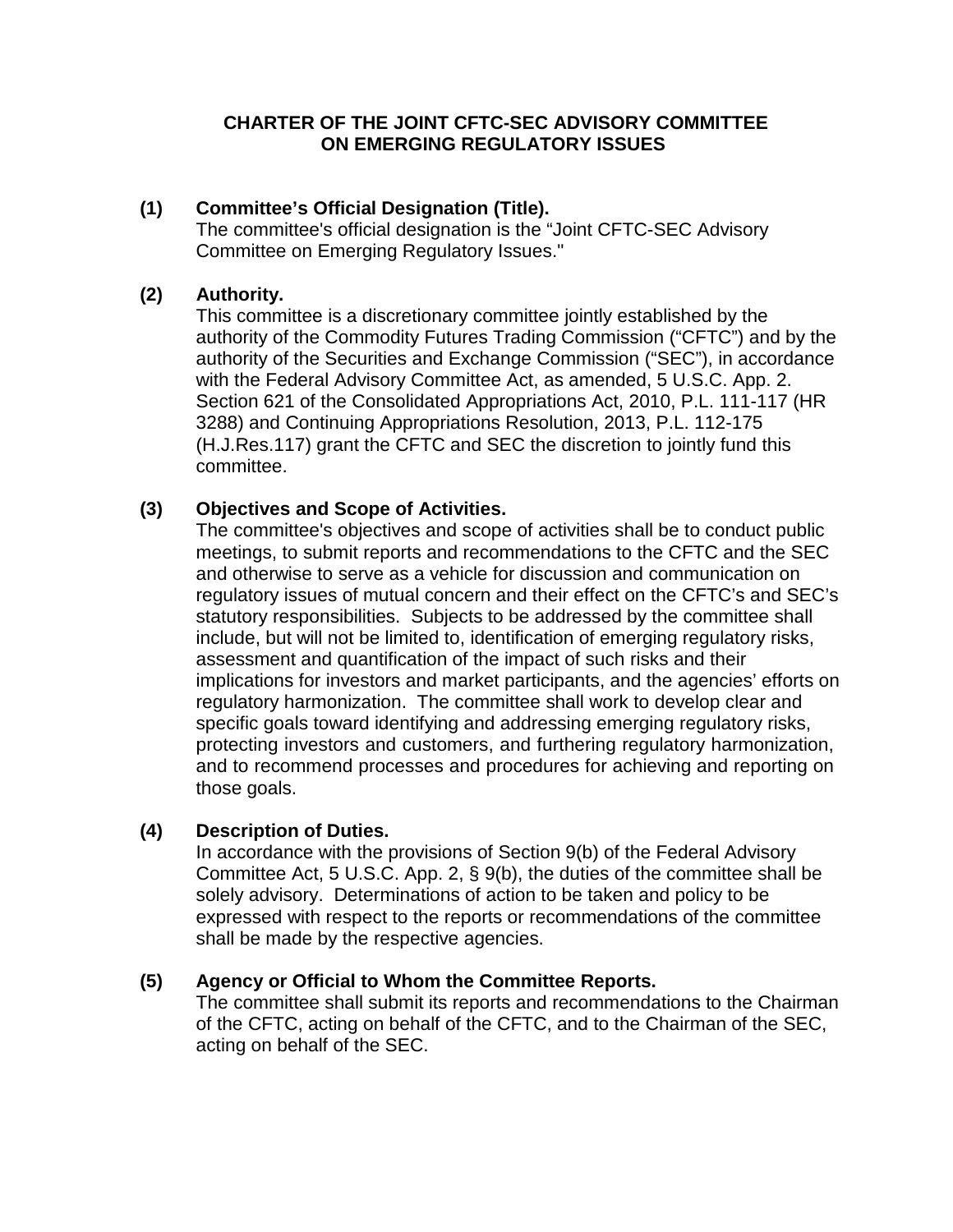### **(6) Support.**

The CFTC and the SEC will jointly support this committee.

#### **(7) Estimated Annual Operating Costs and Staff Years.**

The estimated annual operating costs are approximately \$150,000. We estimate that 1.5 staff years per year of CFTC personnel time and 1.5 staff years per year of SEC personnel time will be needed to support the committee on a continuing basis.

#### **(8) Co-Designated Federal Officers.**

There shall be two co-designated federal officers of the committee. The Chairman of the CFTC shall appoint a CFTC employee to serve as one codesignated federal officer of the committee and the Chairman of the SEC shall appoint an SEC employee to serve as the other co-designated federal officer of the committee. The co-designated federal officers, acting jointly, shall approve or call all of the advisory committee's and subcommittees' meetings, prepare and approve all meeting agendas, adjourn any meeting when they jointly determine adjournment to be in the public interest, and chair meetings when directed to do so. The co-designated federal officers shall attend all committee and subcommittee meetings. The Chairmen of the CFTC and of the SEC shall serve as Co-Chairmen of the advisory committee.

#### **(9) Estimated Number and Frequency of Meetings.**

The committee shall meet at such intervals as are necessary to carry out its functions. It is estimated that meetings of the committee will occur six times per year.

#### **(10) Duration and Termination.**

The committee shall operate for a term of two years from the date this charter is filed with Congress unless either the Chairman of the CFTC or the Chairman of the SEC shall direct that the committee terminate on an earlier date. After this two-year period, the charter may be renewed as authorized in accordance with Section 14 of the Federal Advisory Committee Act.

#### **(11) Membership and Designation.**

Members shall be appointed and may be removed by either the Chairman of the CFTC or the Chairman of the SEC. No individual who is a registered federal lobbyist shall be appointed to serve as a member. Members may be appointed or removed at any time. Approximately 10-15 members shall serve on the advisory committee.

Each member who is not a regular government employee shall serve on the committee as the representative of an organization or identifiable group of persons with interests affected by the work of the committee, unless it is specified at the time of appointment that the member is appointed to serve as